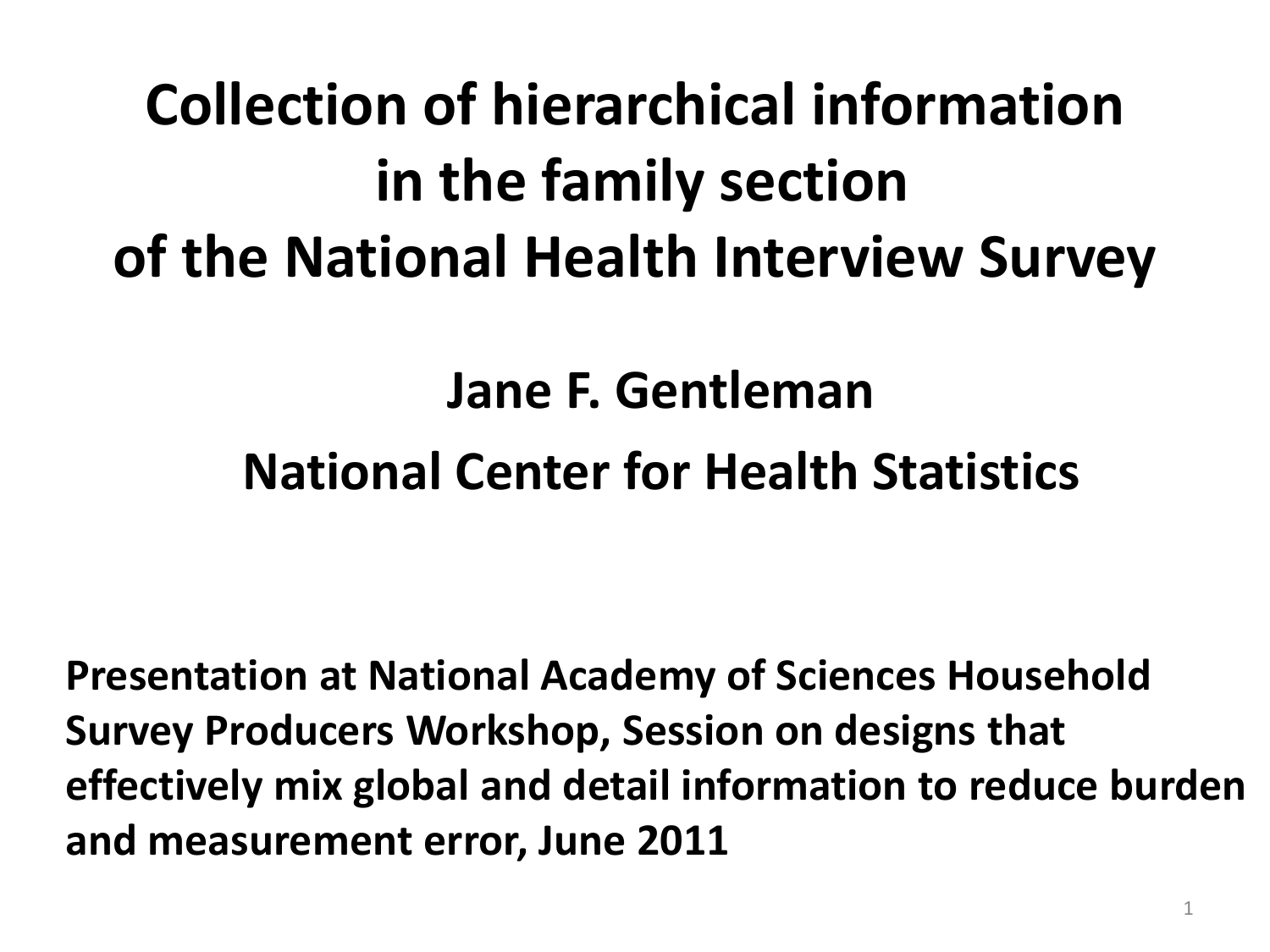# **About the National Health Interview Survey (NHIS)**

**Conducted by the National Center for Health Statistics**

**First time in the field: 1957**

**In-person household survey**

**Represents U.S. civilian noninstitutionalized population**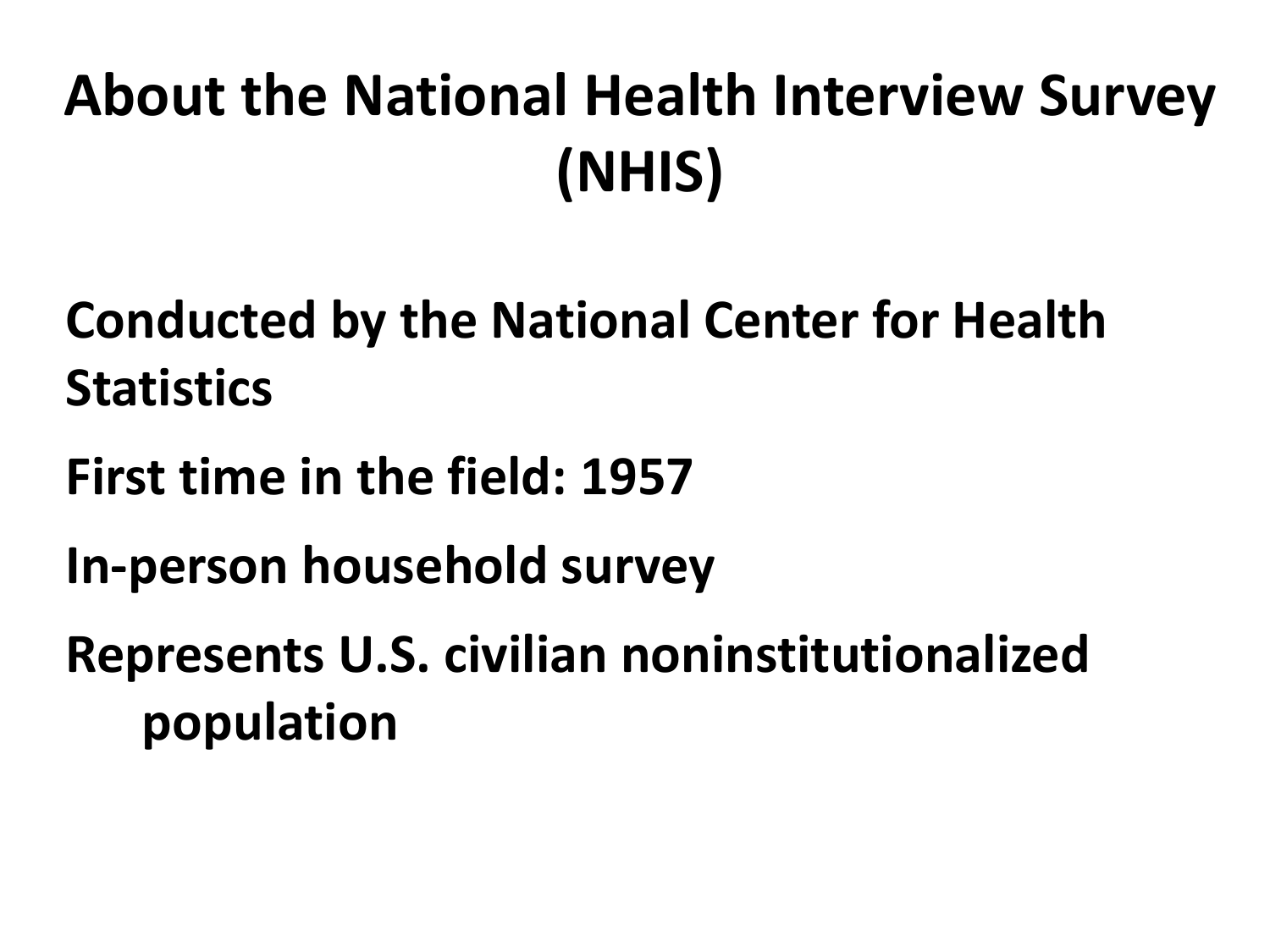**3 main sections of core, since 1997**

**Data for each family in a household:**

**Family Section: All family members (Family Respondent answers)**

**Sample Child Section: One randomly-selected child (knowledgeable adult answers)**

**Sample Adult Section: One randomly-selected adult (answers for him/herself)**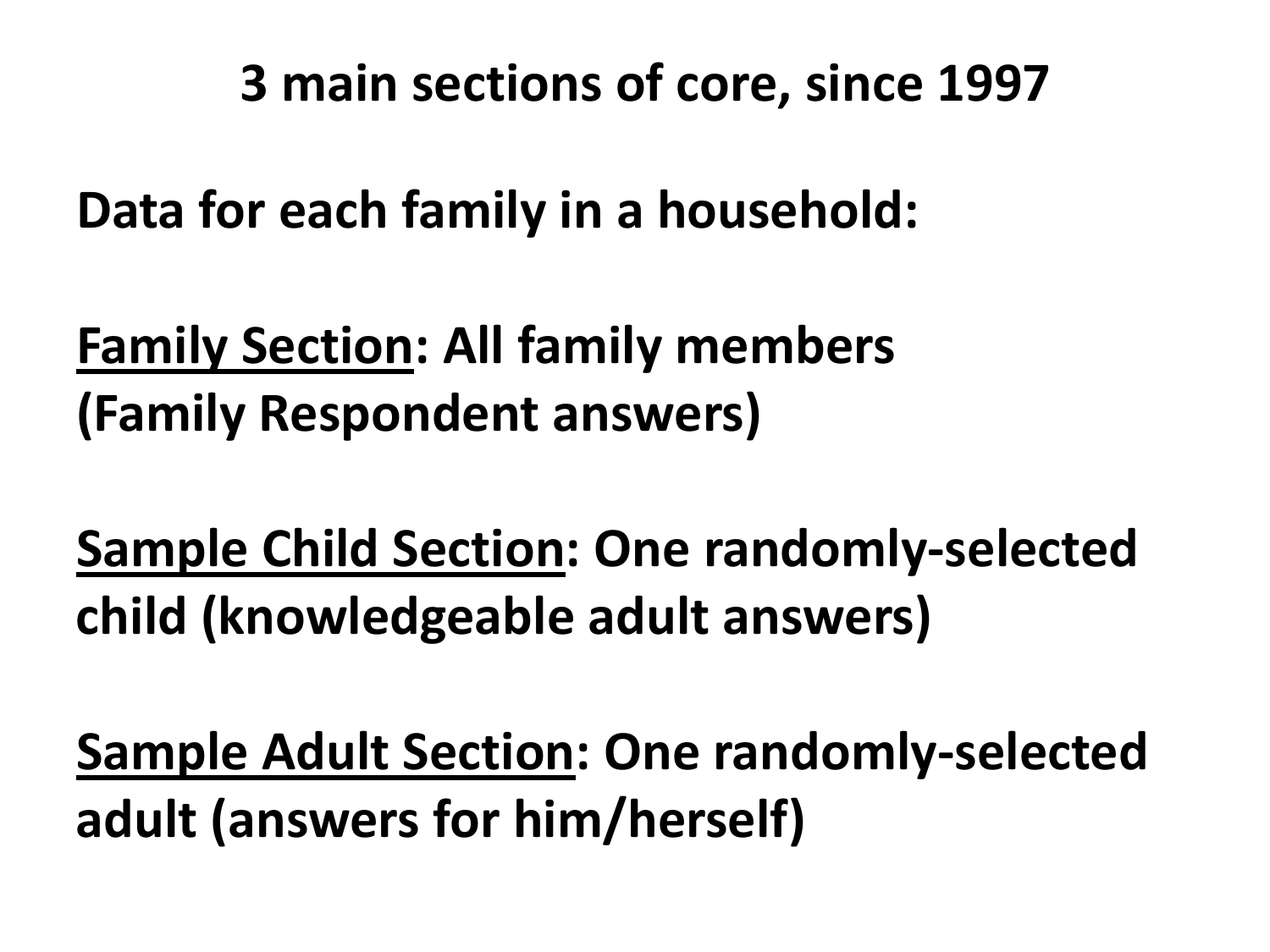# **A dilemma: In what order to ask hierarchical questions about multiple family members**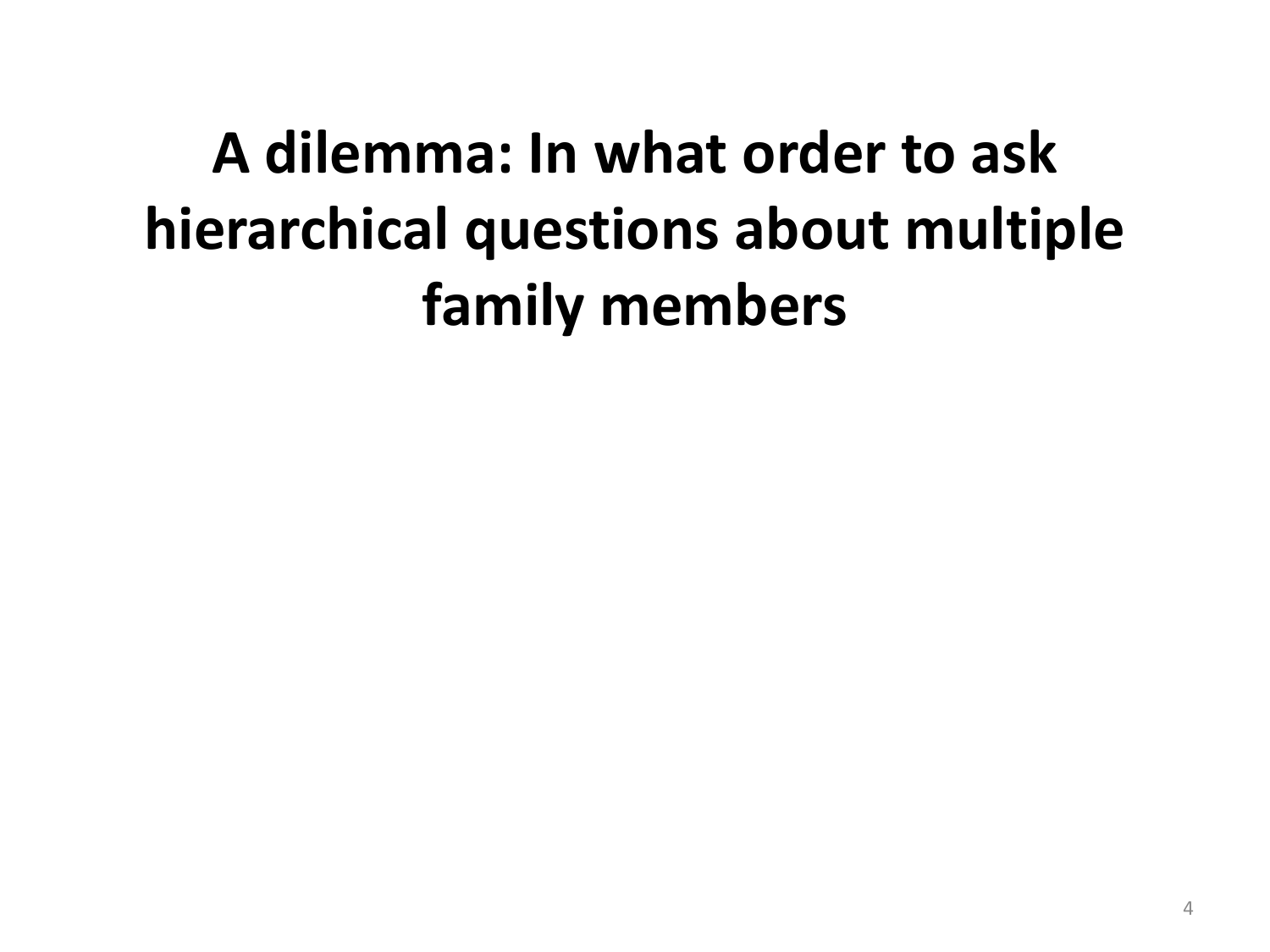#### **Assume, as an example:**

# **Family has 3 members: Dad, Mom, Kid**

# **One adult serves as the Family Respondent**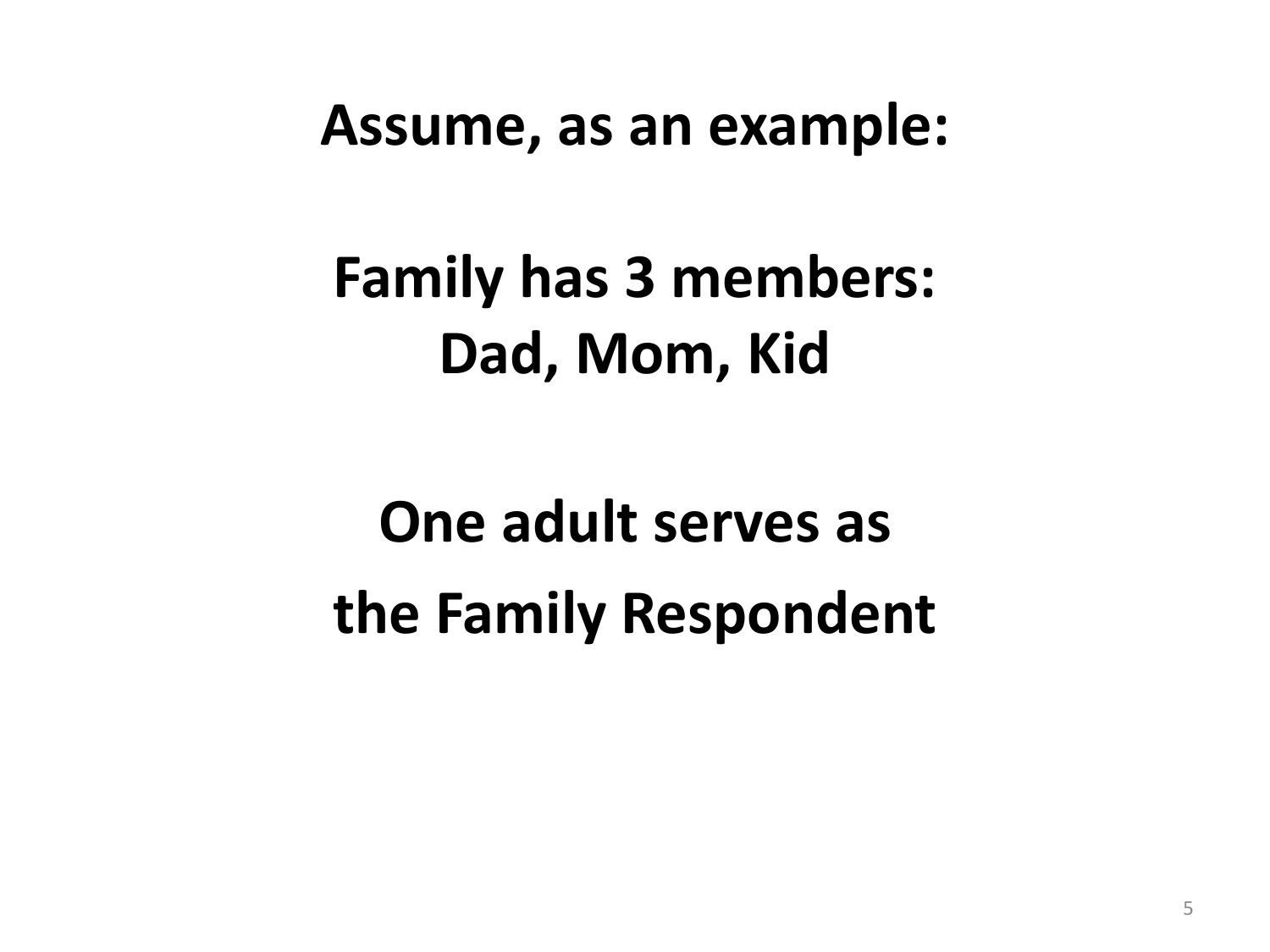**NHIS questions\* about injuries and poisonings**

**During the past 3 months, did anyone in your family have an injury?**

**Who was this?**

**[Get a list of family members who had an injury]**

**[Assume all 3 were injured]**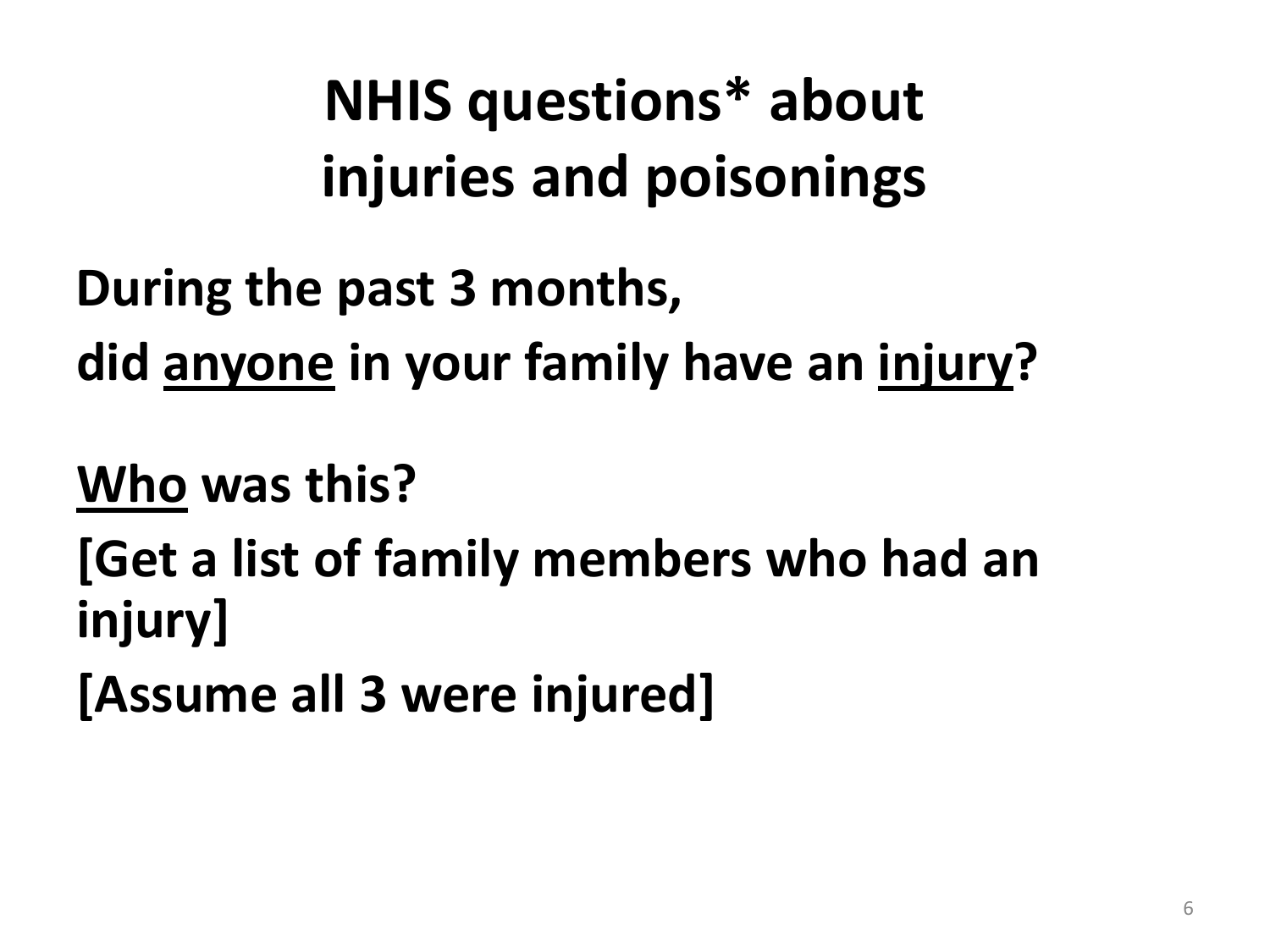#### **How many times was Dad injured?**

**Did Dad talk to or see a medical professional about any of these injuries?**

**How many times was Mom injured?**

**Did Mom talk to or see a medical professional about any of these injuries?**

**How many times was Kid injured? Did Kid talk to or see a medical professional about any of these injuries?**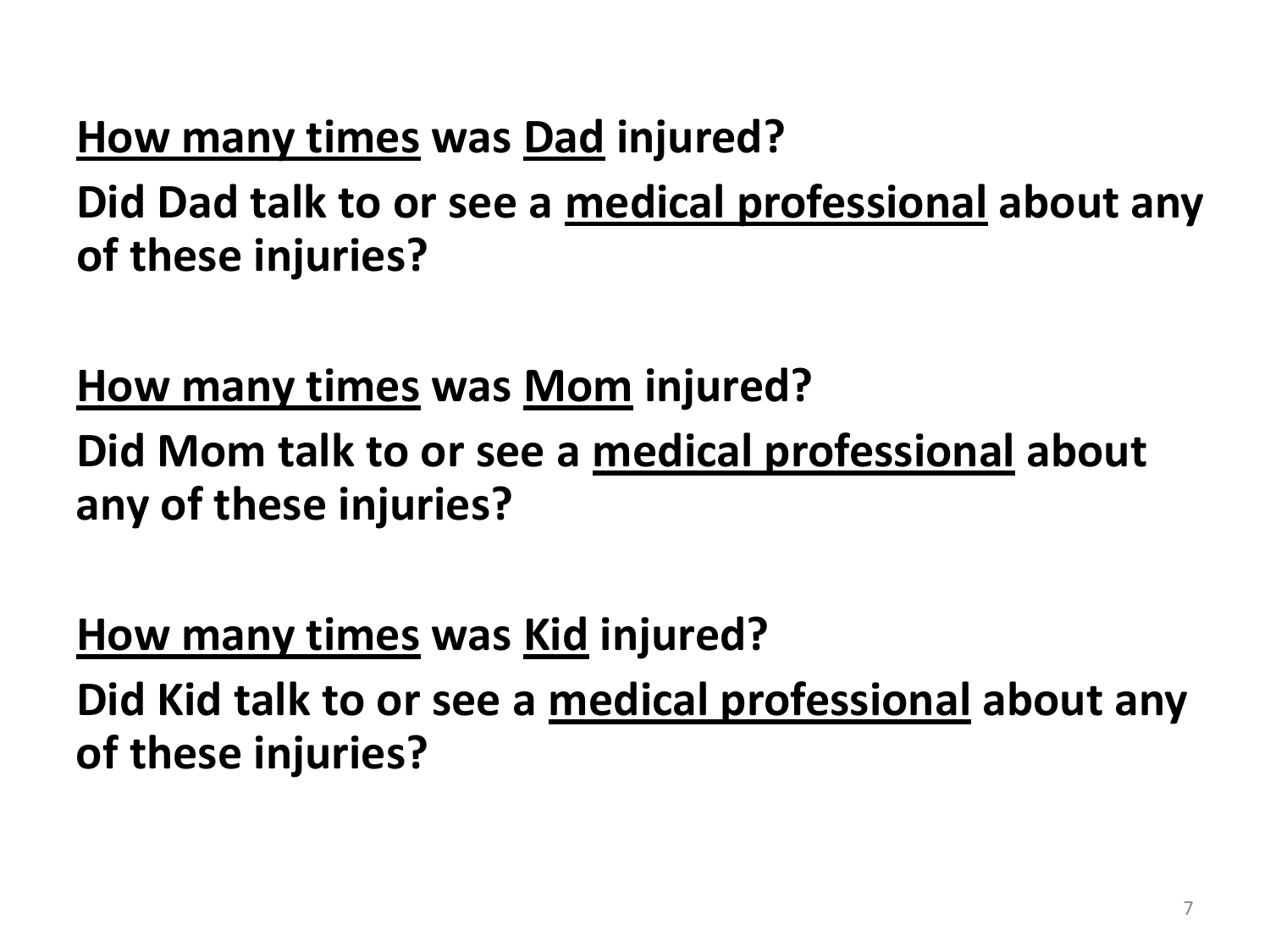#### **[Now ask same types of questions for poisonings as for injuries]**

## **During the past 3 months, was anyone in your family poisoned?**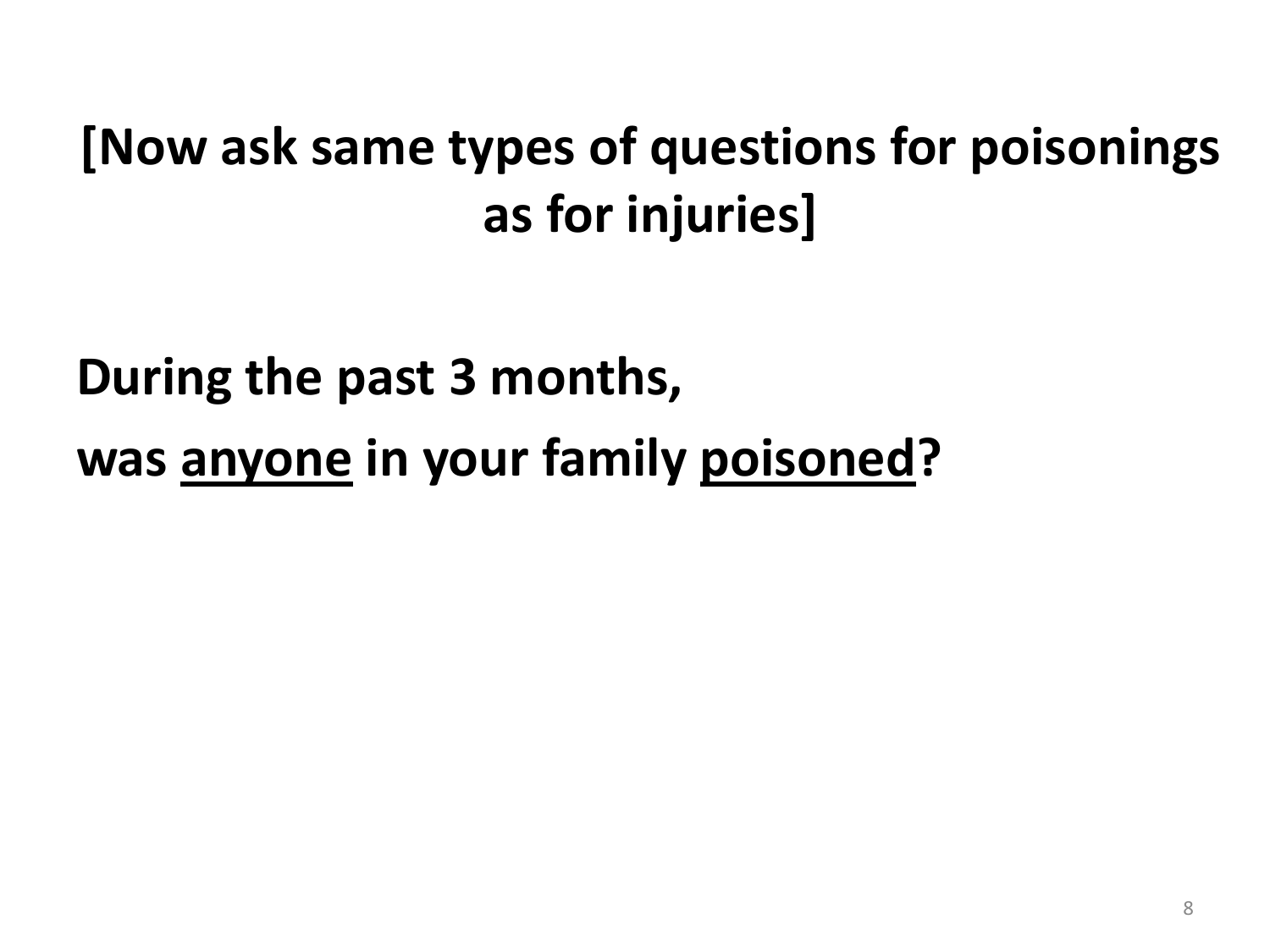**[Now ask for dates when the injuries/poisonings happened, one family member at a time]**

**When did Dad's most recent injury/poisoning for which medical professional was consulted happen?**

**When did Dad's second most recent injury/poisoning…happen?**

**When did Mom's most recent injury/poisoning…happen?**

**When did Mom's second most recent injury/poisoning…happen?**

**[Same for Kid]**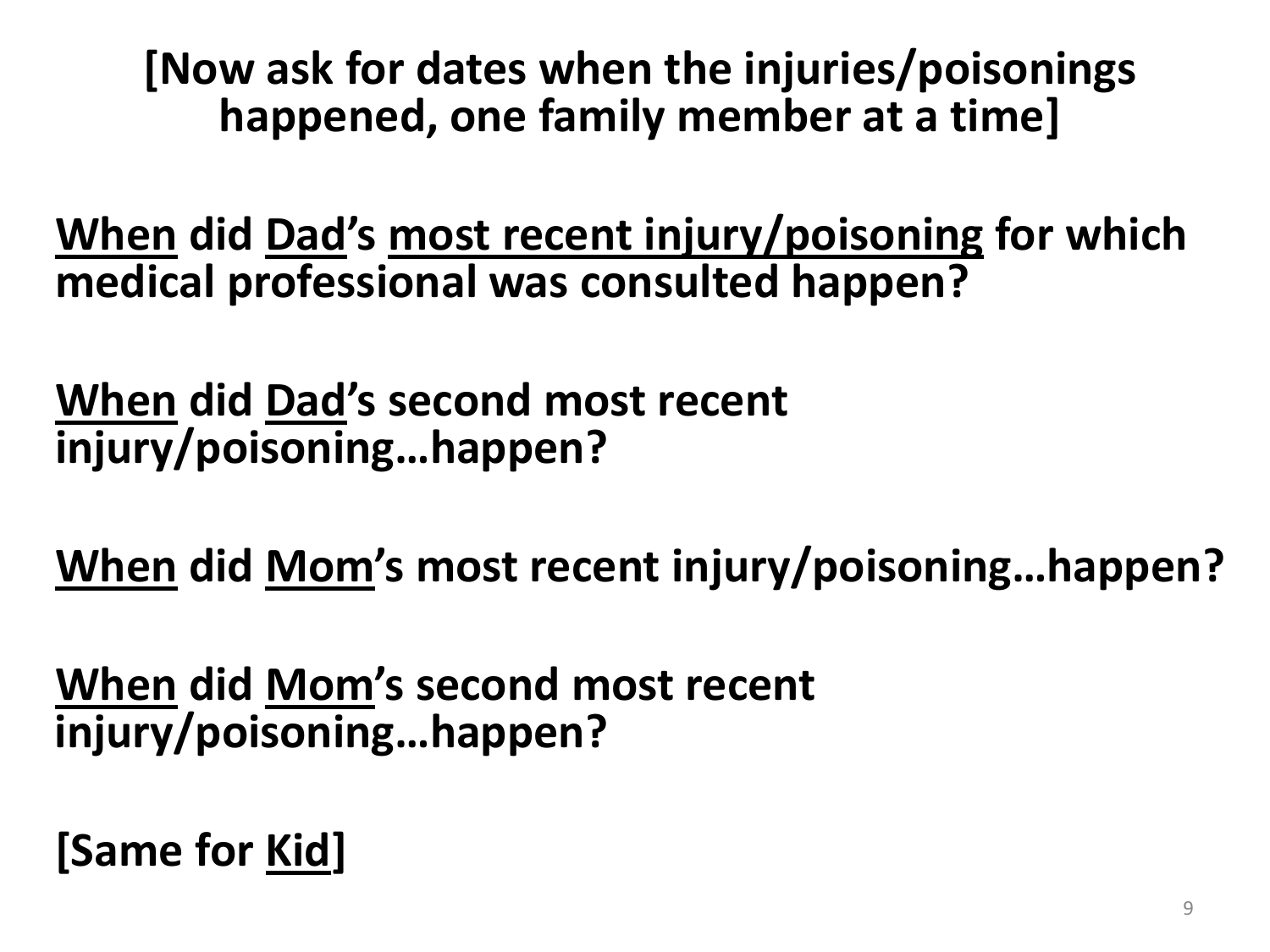### **So NHIS asks about…**

**Medical consultations within number of injuries within family members, for injuries, then…**

**Medical consultations within number of poisonings within family members, for poisonings, then…**

**Dates of most recent injuries/poisonings within family members.**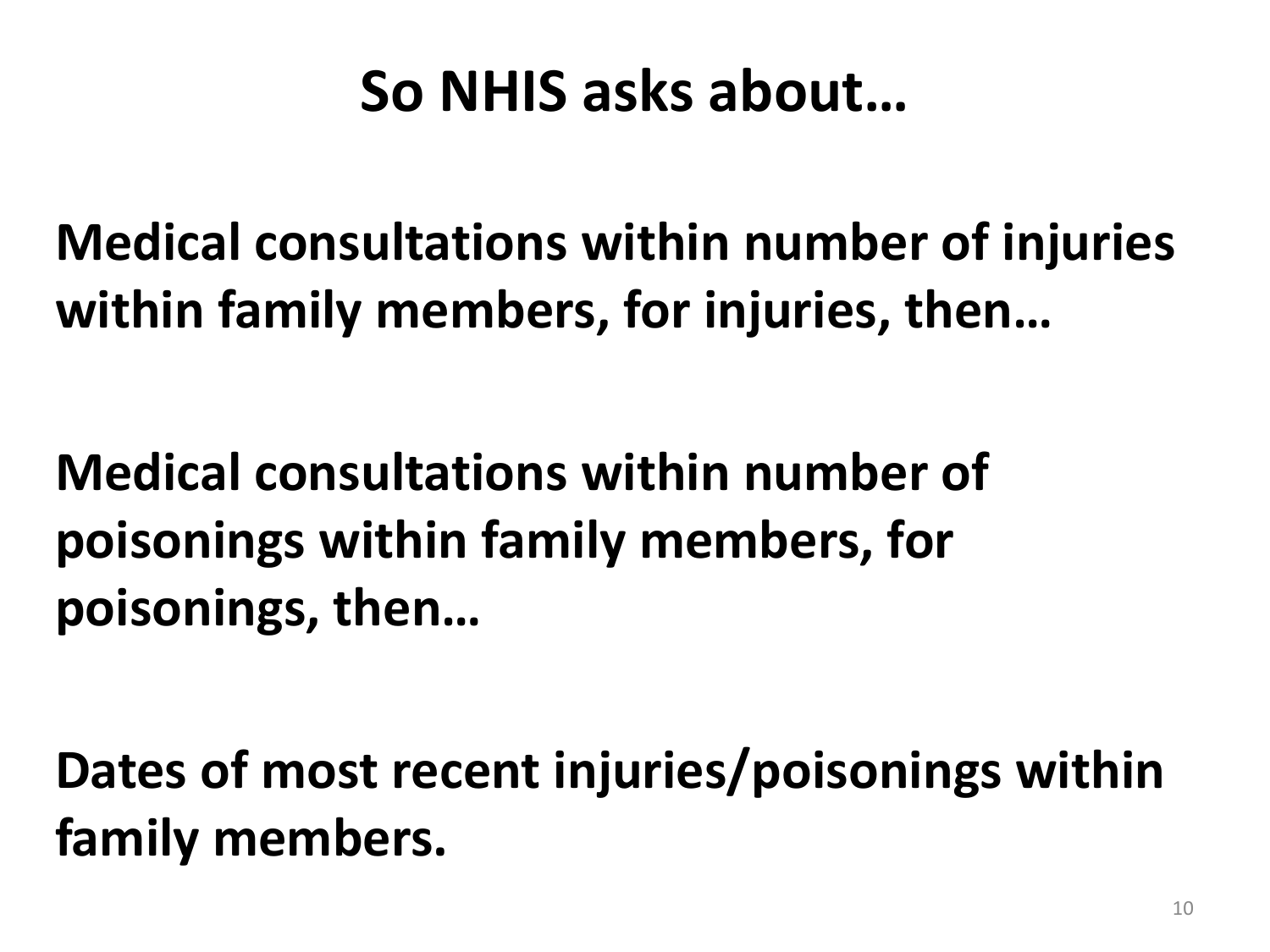# **Then NHIS goes on to ask, within family members…**

### **How the injuries/poisonings happened (verbatim)**

#### **What the causes were (e.g., burned)**

**What body parts (≤4) were hurt**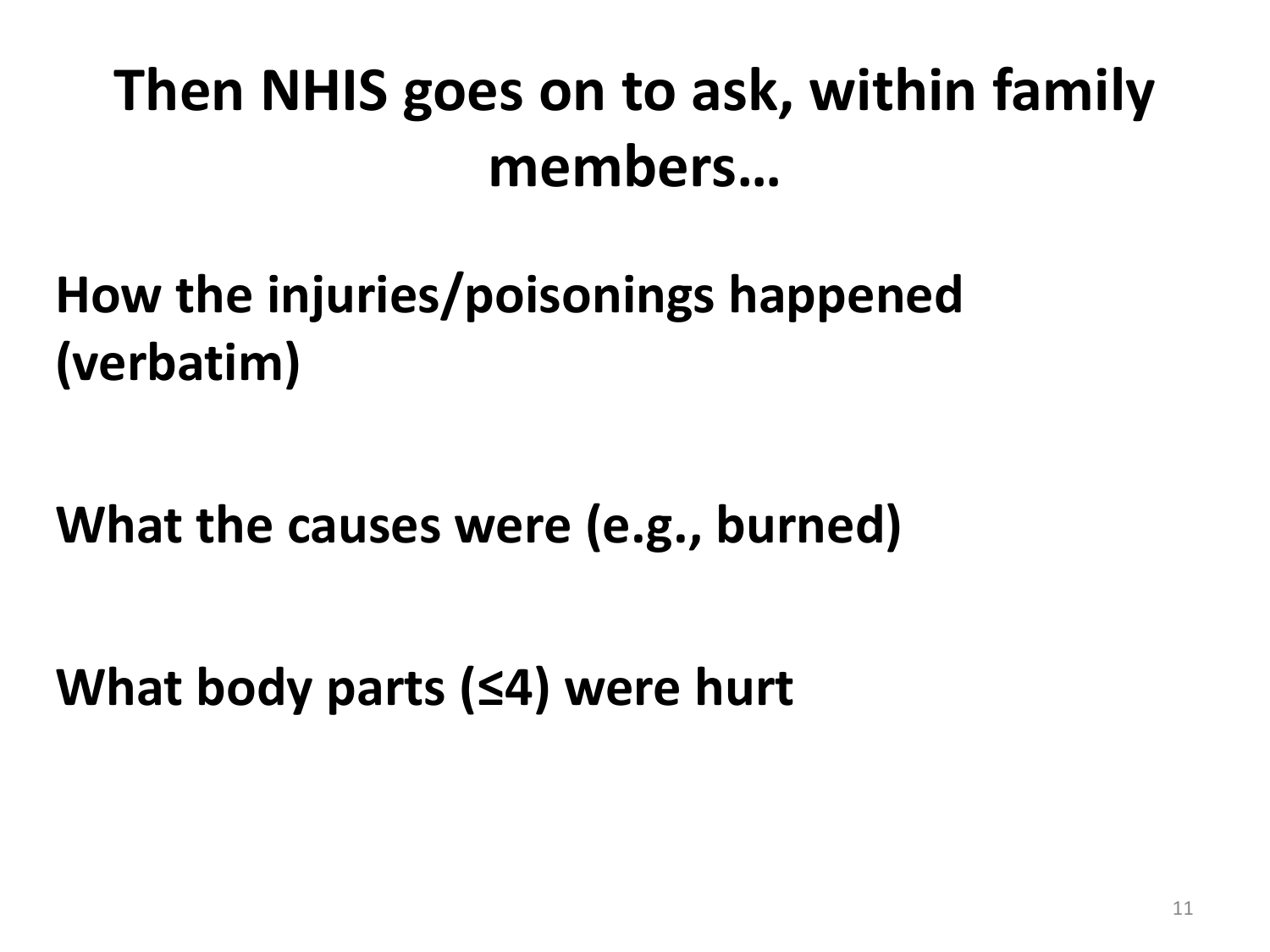# **Hard to figure out actual order of questions by reading the questionnaire!**

# **Hard to program the survey instrument correctly!**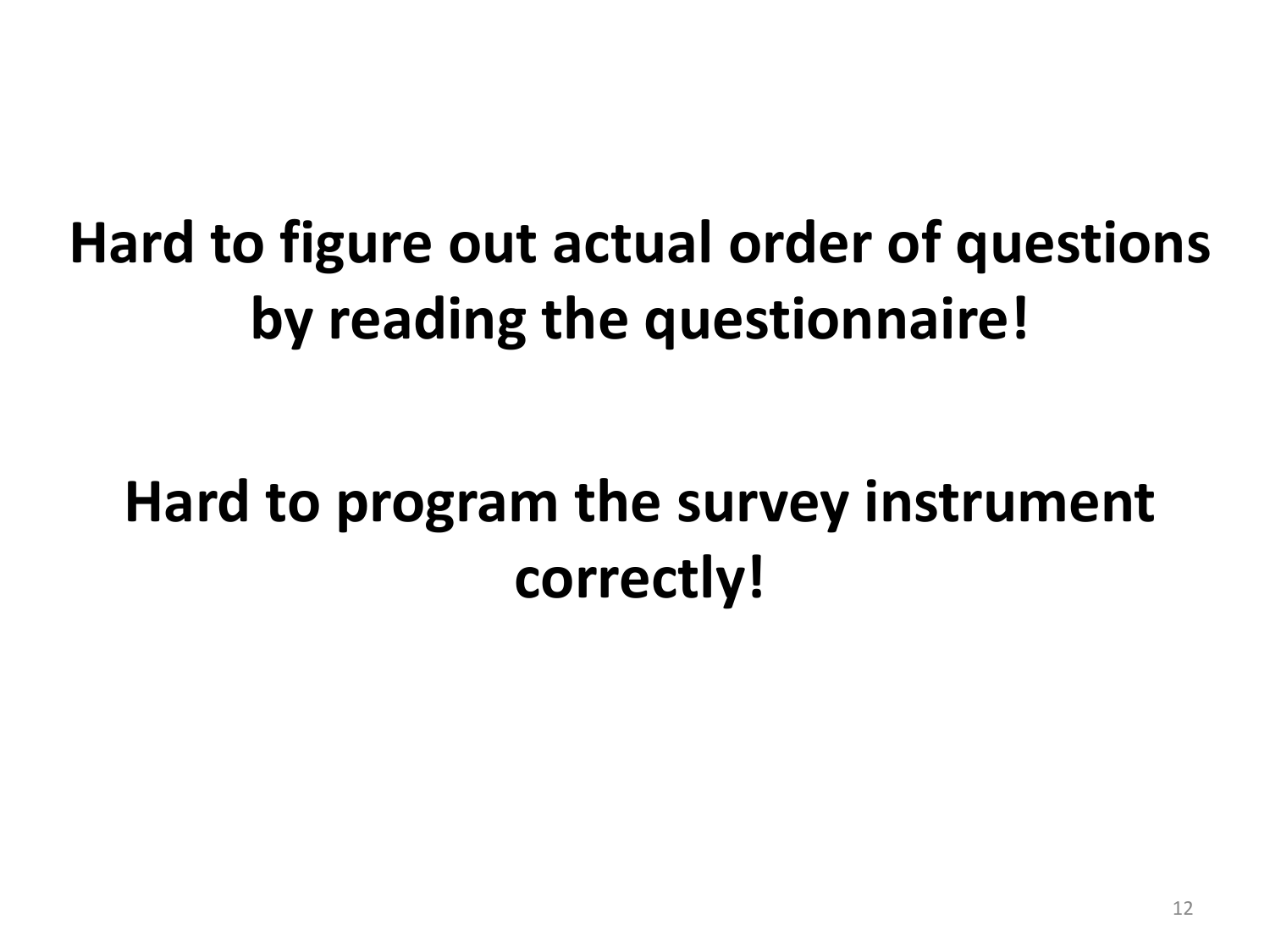### **INTERLEAFED versus GROUPED format**

**First: Ask ≥2 filter questions to determine respondent eligibility for subsequent items**

**Interleafed format: Subsequent items asked immediately after the relevant filter**

**Grouped format: Subsequent items asked after multiple filters**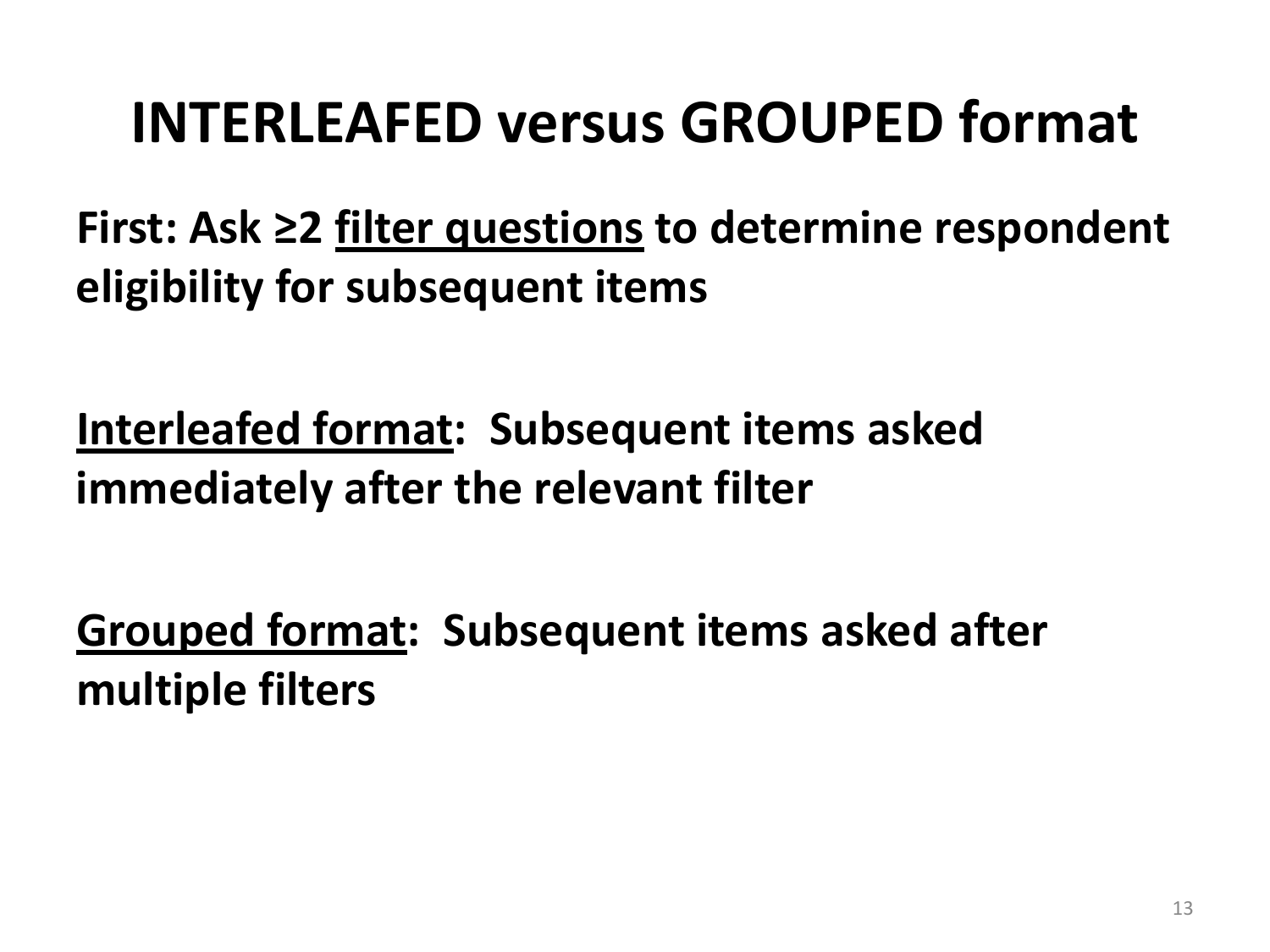#### **Format matters!**

#### **Study of mental health items found:**

**Respondents to interleafed format less likely than respondents to grouped format to say "yes" to later filters**

**From Kreuter, McCulloch, Presser: AAPOR presentation, & forthcoming**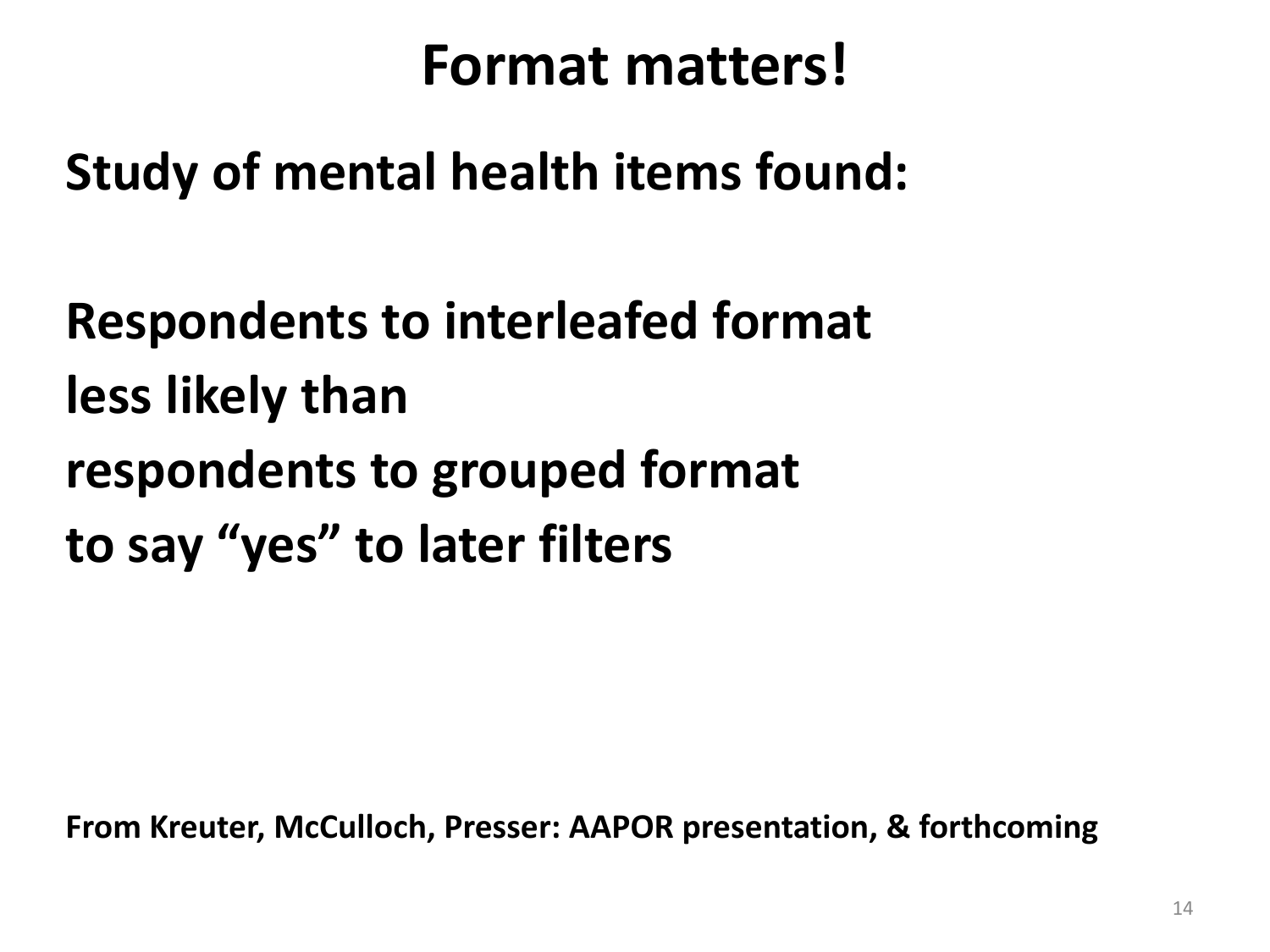### **Examples of surveys using interleafed format:**

- **Behavioral Risk Factor Surveillance Survey**
- **Consumer Expenditure Survey**

### **Examples of surveys using grouped format:**

- **National Comorbidity Survey**
- **National Crime Victimization Survey**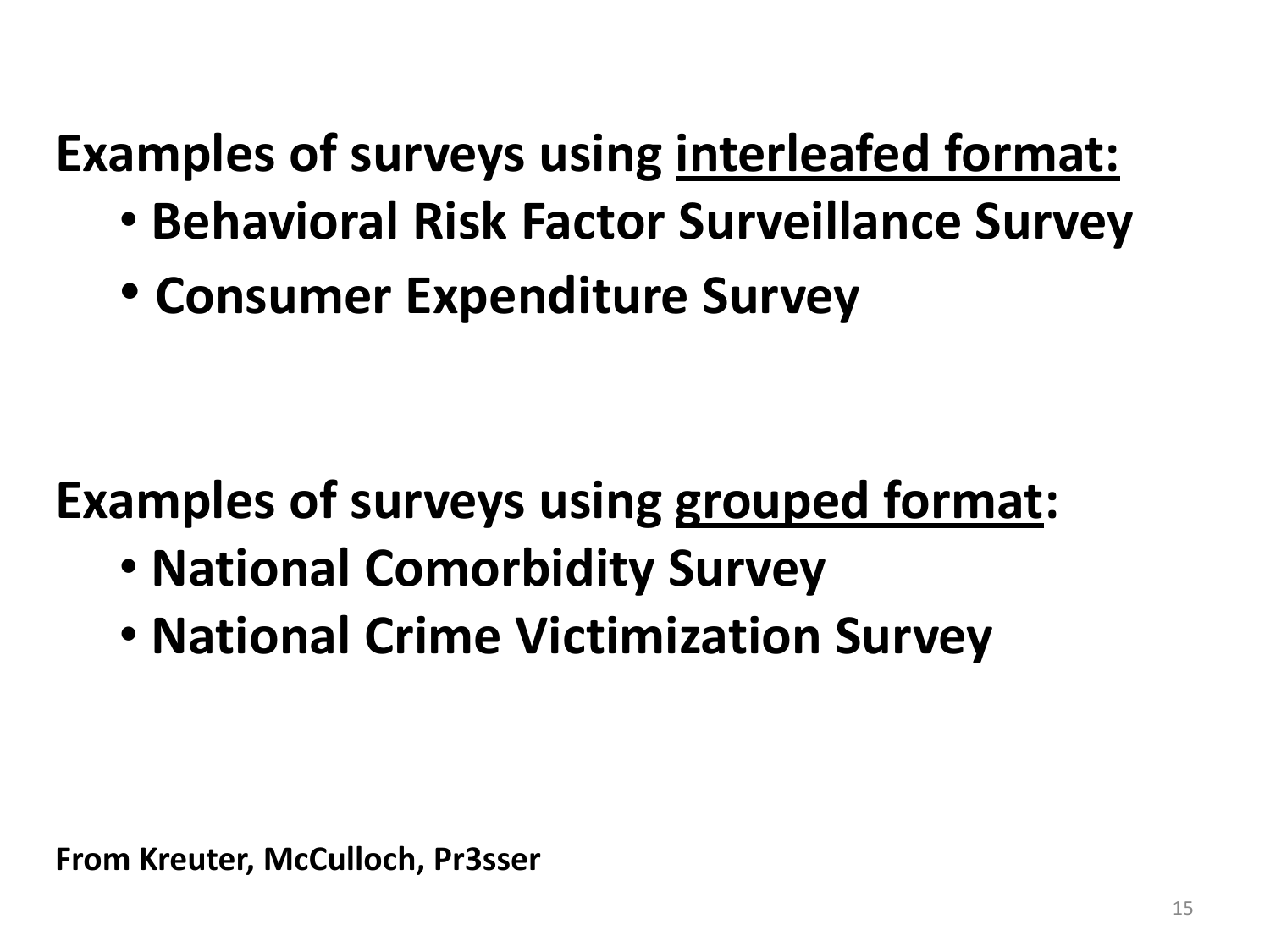### **Experiments have shown:**

#### **Respondents gave fewer yes answers to filters as they learned that such answers led to additional questions.**

**From Kreuter, McCulloch, Presser**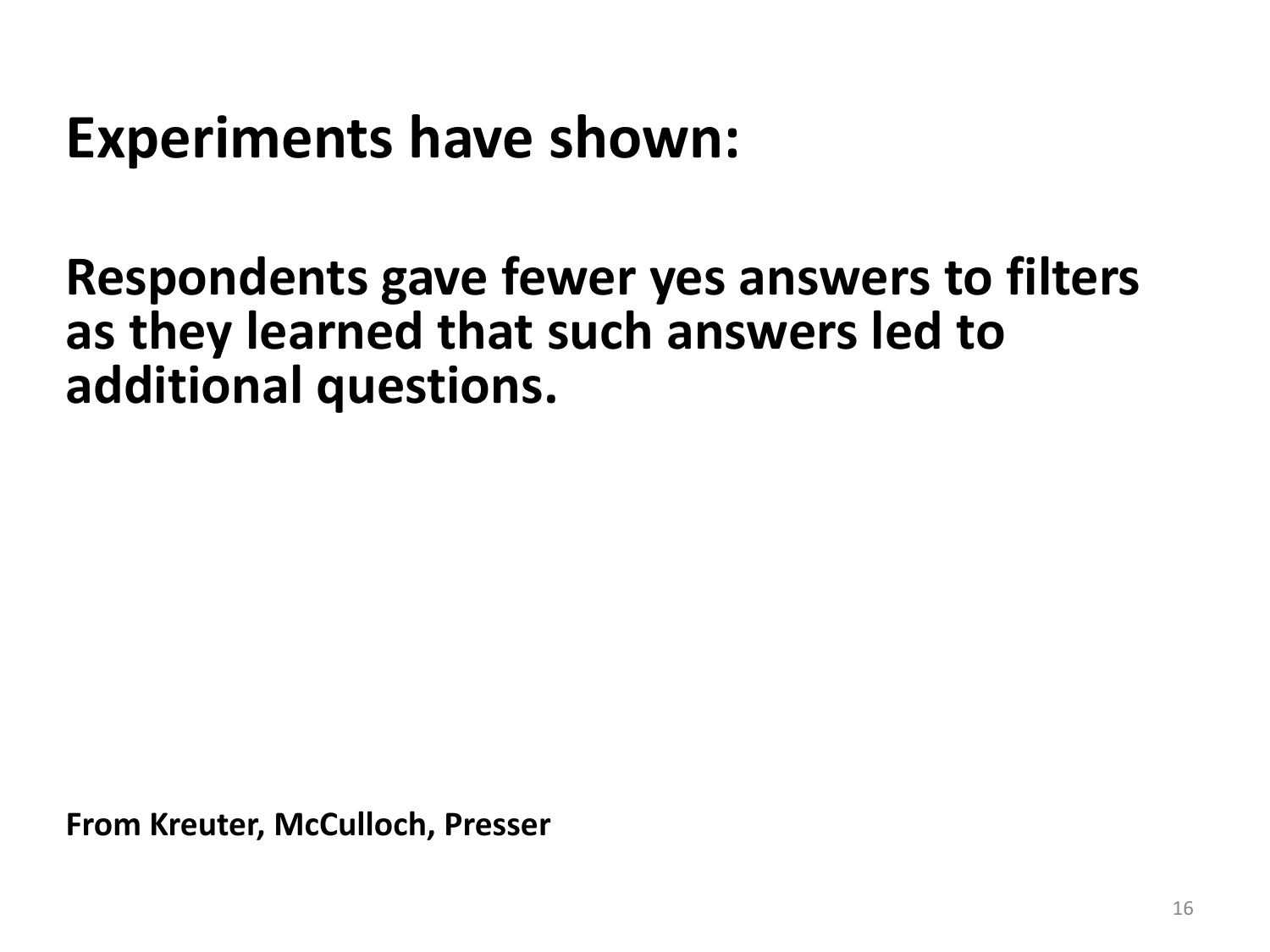# **Another NHIS example: Total family income questions**

#### **≤2005: Poor item response rates**

#### **2006: New questions were tested**

# **≥2007: New improved questions used; Item response rates up**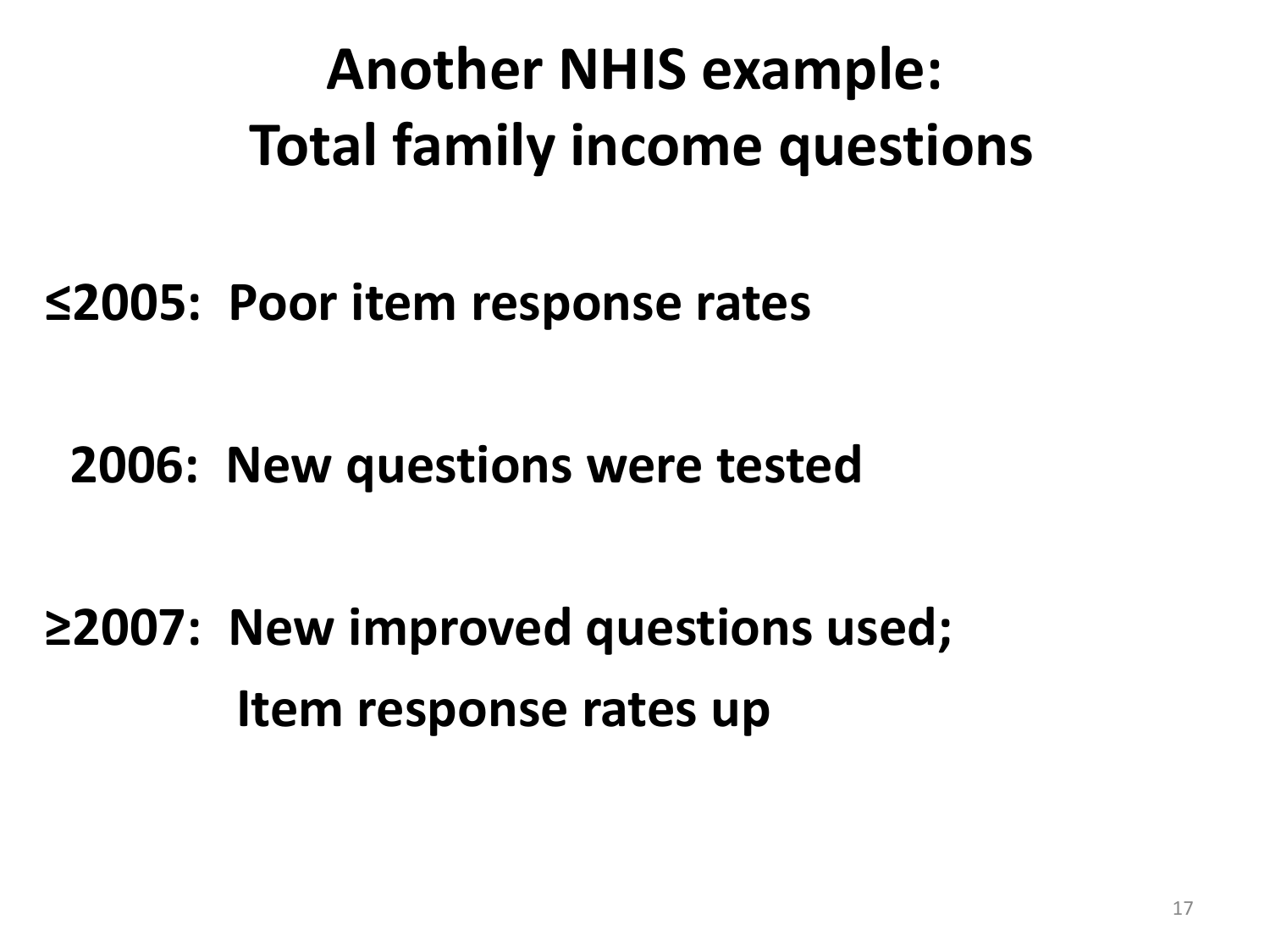### **NHIS family income questions in 2005**

**Asked respondent to provide best estimate of total family income from all sources in last calendar year.**

**If not answered, asked if ≥\$20,000 or <\$20,000.**

**If <\$20,000, list of 20 intervals shown (in \$1,000 increments).**

**If ≥\$20,000, list of 24 intervals shown (in \$1,000 increments up to \$35,000, & \$5,000 increments up to \$75,000+).**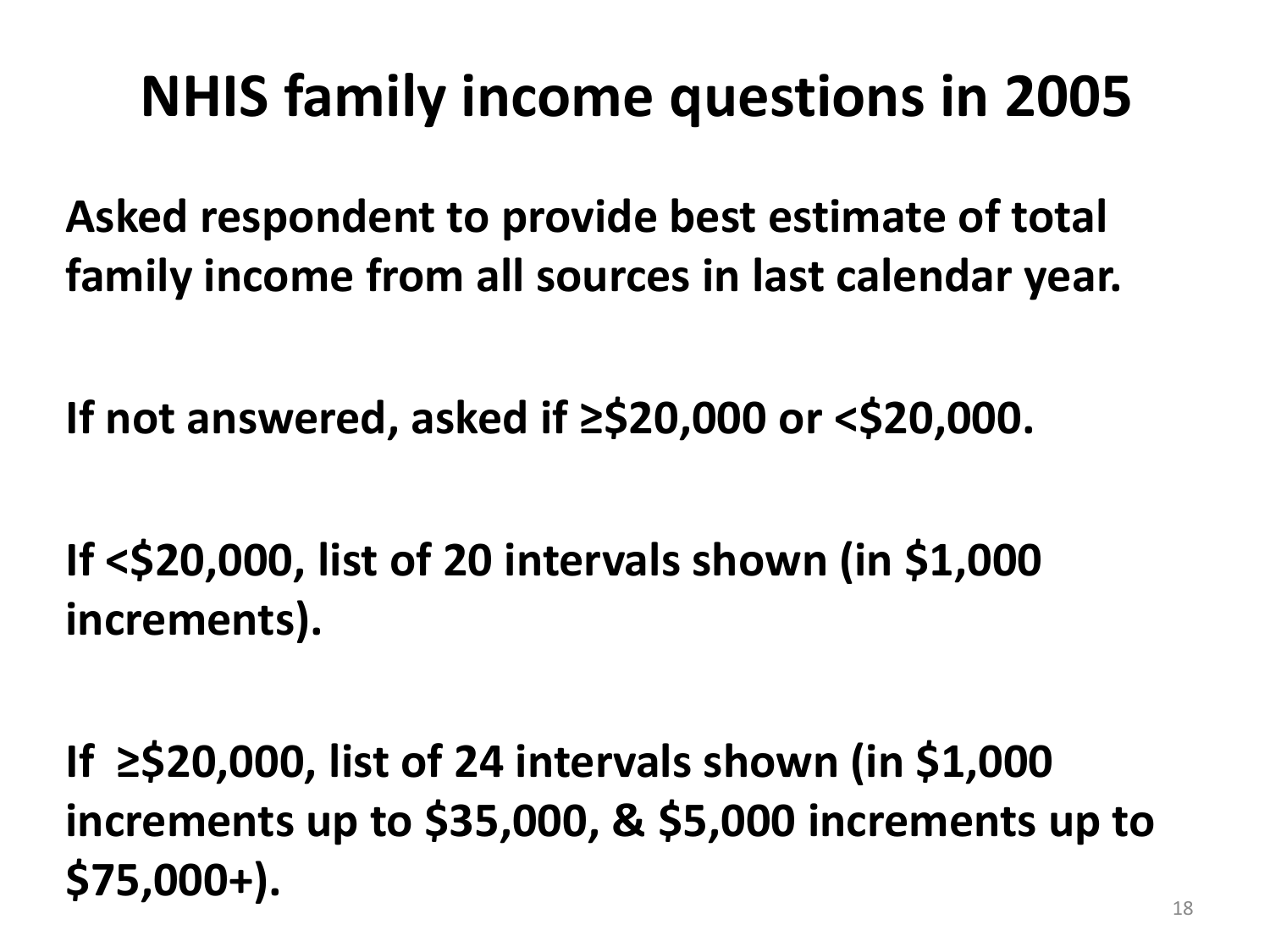# **NHIS family income questions in 2007**

**Asked respondent to provide best estimate of total family income from all sources in last calendar year.**

**If not answered, asked if <\$50,000 or ≥\$50,000.**

- **If <\$50,000, asked if <\$35,000 or ≥\$35,000 If <\$35,000, asked if < appropriate poverty threshold\* If ≥\$35,000, DONE**
- **If ≥\$50,000, asked if <\$100,000 or ≥\$100,000 If <\$100,000, asked if <\$75,000 or ≥\$75,000 If ≥\$100,000, DONE\*\***